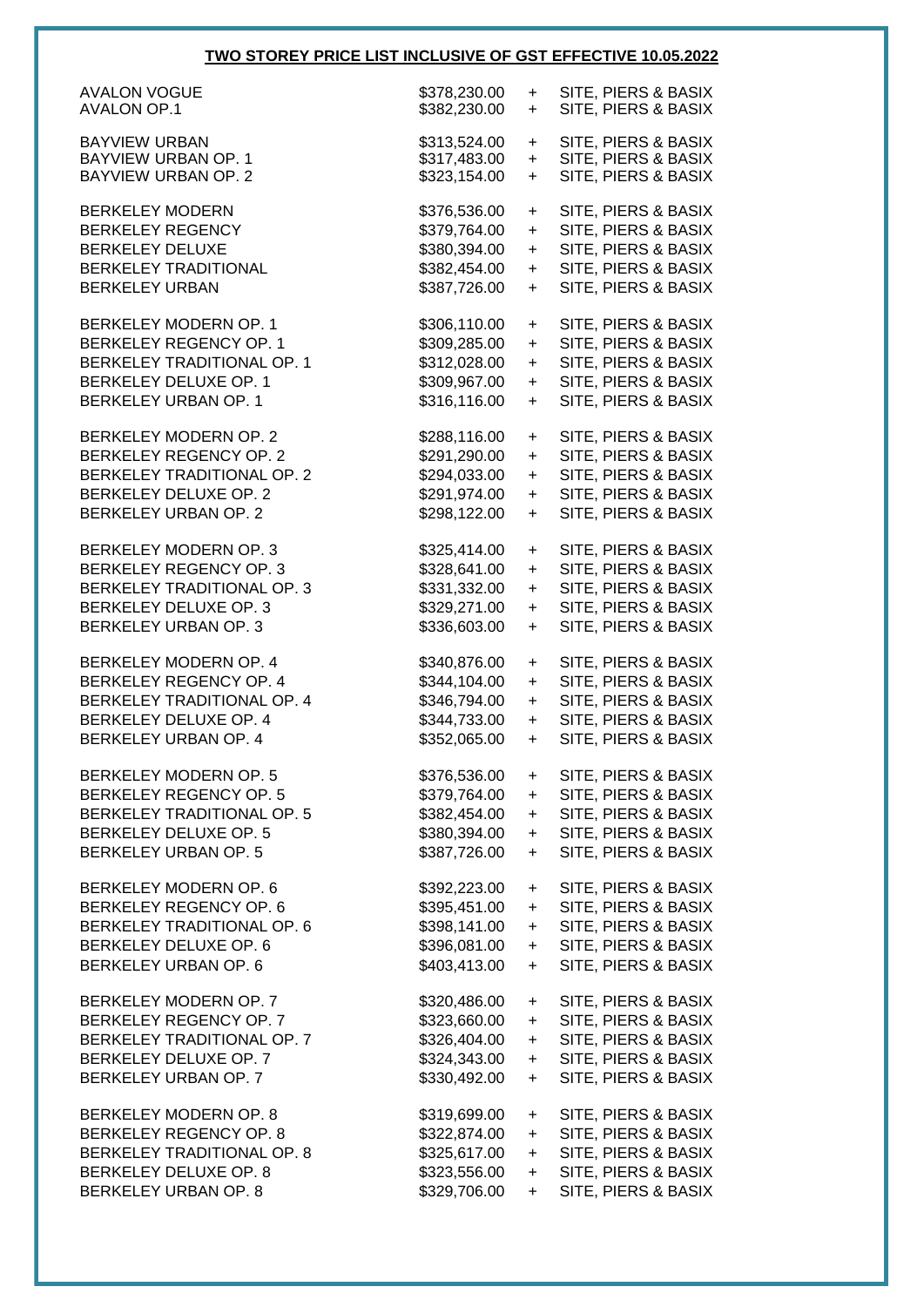| BERKELEY MODERN OP. 9           | \$259,608.00 | +         | SITE, PIERS & BASIX |
|---------------------------------|--------------|-----------|---------------------|
| BERKELEY REGENCY OP. 9          | \$262,782.00 | $\ddot{}$ | SITE, PIERS & BASIX |
| BERKELEY TRADITIONAL OP. 9      | \$265,526.00 | $+$       | SITE, PIERS & BASIX |
| BERKELEY DELUXE OP. 9           | \$263,465.00 | $+$       | SITE, PIERS & BASIX |
| BERKELEY URBAN OP. 9            | \$269,614.00 | $+$       | SITE, PIERS & BASIX |
| BERKELEY MODERN OP. 10          | \$329,266.00 | $\ddot{}$ | SITE, PIERS & BASIX |
| BERKELEY REGENCY OP. 10         | \$332,446.00 | $+$       | SITE, PIERS & BASIX |
| BERKELEY TRADITIONAL OP. 10     | \$335,096.00 | $+$       | SITE, PIERS & BASIX |
| BERKELEY DELUXE OP. 10          | \$333,082.00 | $+$       | SITE, PIERS & BASIX |
| BERKELEY URBAN OP. 10           | \$340,290.00 | $+$       | SITE, PIERS & BASIX |
| BERKELEY MODERN OP. 11          | \$306,110.00 | $\ddot{}$ | SITE, PIERS & BASIX |
| BERKELEY REGENCY OP. 11         | \$309,285.00 | $\ddot{}$ | SITE, PIERS & BASIX |
| BERKELEY TRADITIONAL OP. 11     | \$312,028.00 | $+$       | SITE, PIERS & BASIX |
| BERKELEY DELUXE OP. 11          | \$309,967.00 | $+$       | SITE, PIERS & BASIX |
| BERKELEY URBAN OP. 11           | \$316,116.00 | $\ddot{}$ | SITE, PIERS & BASIX |
| BERKELEY MODERN OP. 12          | \$306,110.00 | $\ddot{}$ | SITE, PIERS & BASIX |
| BERKELEY REGENCY OP. 12         | \$309,285.00 | $\ddot{}$ | SITE, PIERS & BASIX |
| BERKELEY TRADITIONAL OP. 12     | \$312,028.00 | $\ddot{}$ | SITE, PIERS & BASIX |
| BERKELEY DELUXE OP. 12          | \$309,967.00 | $\ddot{}$ | SITE, PIERS & BASIX |
| BERKELEY URBAN OP. 12           | \$316,116.00 | $+$       | SITE, PIERS & BASIX |
| BERKELEY MODERN OP. 13          | \$306,110.00 | $\ddot{}$ | SITE, PIERS & BASIX |
| BERKELEY REGENCY OP. 13         | \$309,285.00 | $\ddot{}$ | SITE, PIERS & BASIX |
| BERKELEY TRADITIONAL OP. 13     | \$312,028.00 | $\ddot{}$ | SITE, PIERS & BASIX |
| BERKELEY DELUXE OP. 13          | \$309,967.00 | $\ddot{}$ | SITE, PIERS & BASIX |
| BERKELEY URBAN OP. 13           | \$316,116.00 | $\ddot{}$ | SITE, PIERS & BASIX |
| BERKELEY MODERN OP. 14          | \$329,862.00 | $\ddot{}$ | SITE, PIERS & BASIX |
| BERKELEY REGENCY OP. 14         | \$333,042.00 | $\ddot{}$ | SITE, PIERS & BASIX |
| BERKELEY TRADITIONAL OP. 14     | \$335,692.00 | $\ddot{}$ | SITE, PIERS & BASIX |
| BERKELEY DELUXE OP. 14          | \$333,678.00 | $\ddot{}$ | SITE, PIERS & BASIX |
| BERKELEY URBAN OP. 14           | \$340,886.00 | $+$       | SITE, PIERS & BASIX |
| BERKELEY MODERN OP. 15          | \$264,518.00 | $\ddot{}$ | SITE, PIERS & BASIX |
| <b>BERKELEY REGENCY OP. 15</b>  | \$267,592.00 | +         | SITE, PIERS & BASIX |
| BERKELEY TRADITIONAL OP. 15     | \$270,348.00 | $\ddot{}$ | SITE, PIERS & BASIX |
| BERKELEY DELUXE OP. 15          | \$268,334.00 | $\ddot{}$ | SITE, PIERS & BASIX |
| BERKELEY URBAN OP. 15           | \$274,376.00 | $\ddot{}$ | SITE, PIERS & BASIX |
| <b>BOURKE MODERN</b>            | \$232,386.00 | $+$       | SITE, PIERS & BASIX |
| <b>BOURKE URBAN</b>             | \$248,286.00 | $\ddot{}$ | SITE, PIERS & BASIX |
| <b>BRIGHTON URBAN</b>           | \$427,675.00 | $\ddot{}$ | SITE, PIERS & BASIX |
| <b>BRIGHTON OCEANVIEW</b>       | \$431,067.00 | $\ddot{}$ | SITE, PIERS & BASIX |
| <b>BRIGHTON URBAN OP. 1</b>     | \$427,675.00 | $\ddot{}$ | SITE, PIERS & BASIX |
| <b>BRIGHTON OCEANVIEW OP. 1</b> | \$431,067.00 | $\ddot{}$ | SITE, PIERS & BASIX |
| <b>HAMILTON MODERN</b>          | \$333,085.00 | $\ddot{}$ | SITE, PIERS & BASIX |
| <b>HAMILTON URBAN</b>           | \$342,943.00 | $\ddot{}$ | SITE, PIERS & BASIX |
| <b>HAMILTON COASTAL</b>         | \$365,893.00 | $\ddot{}$ | SITE, PIERS & BASIX |
| <b>MITCHELL MODERN</b>          | \$293,496.00 | $\ddot{}$ | SITE, PIERS & BASIX |
| MITCHELL REGENCY                | \$296,570.00 | $\ddot{}$ | SITE, PIERS & BASIX |
| MITCHELL TRADITIONAL            | \$299,326.00 | $\ddot{}$ | SITE, PIERS & BASIX |
| MITCHELL DELUXE                 | \$297,312.00 | $\ddot{}$ | SITE, PIERS & BASIX |
| MITCHELL URBAN                  | \$303,354.00 | $\ddot{}$ | SITE, PIERS & BASIX |
|                                 |              |           |                     |